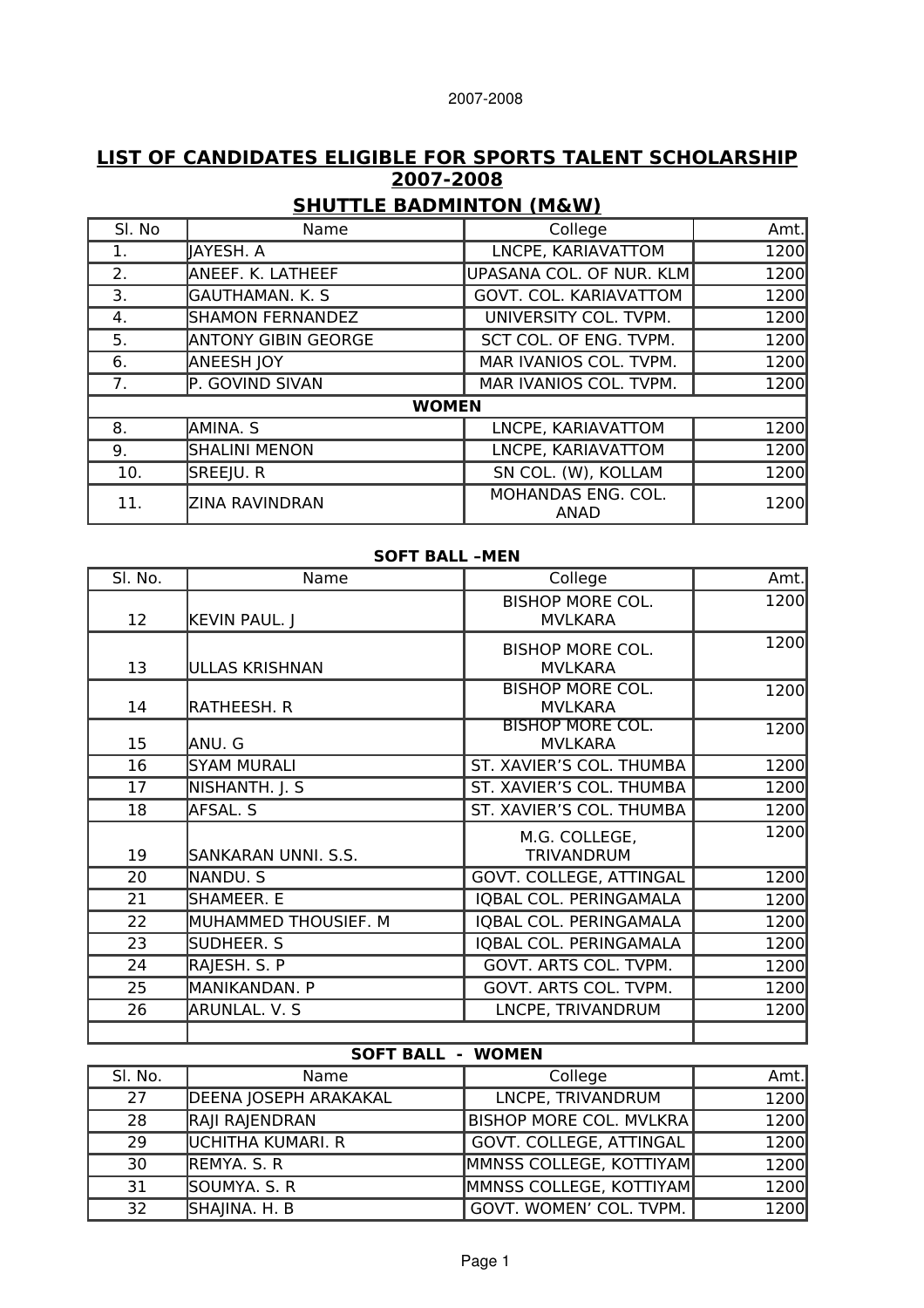| 33 | <b>DEEPTHI DANIEL</b> | NSS COLLEGE, PANDALAM   | 1200 |
|----|-----------------------|-------------------------|------|
| 34 | BEENA, S              | IQBAL COLL. PERINGAMALA | 1200 |
| 35 | VIII. M               | S.N. COLLEGE, VARKALA   | 1200 |
| 36 | SUSHAMA DEVI. A. G    | GOVT. AYUR. COL. TVPM.  | 1200 |
| 37 | ANUPAMA, R.P          | NSS COLLEGE, KARAMANA   | 1200 |
| 38 | SUMAYYAMOL. S         | TKM COLLEGE, KOLLAM     | 1200 |
| 39 | <b>REETA BINILA</b>   | LNCPE, TRIVANDRUM       | 1200 |
| 40 | LILLY NITHYA          | LNCPE, TRIVANDRUM       | 1200 |

#### **BALL BADMINTON - MEN**

| SI. No. | Name             | College                                         | Amt. |
|---------|------------------|-------------------------------------------------|------|
| 41      | AL - ARIF. K. J  | VTMNSS COLL., DHNVHPRM.                         | 1200 |
| 42      | DEEPU. P. DEV    | VTMNSS COLL., DHNVHPRM.                         | 1200 |
| 43      | SANDEEP. S. R    | VTMNSS COLL., DHNVHPRM.                         | 1200 |
| 44      | RENJITH. R. L    | UNIVERSITY COLL. TVPM                           | 1200 |
| 45      | PRADEEP. M. K    | UNIVERSITY COLL. TVPM                           | 1200 |
| 46      | RAJEEVAN FRANCIS | UNIVERSITY COLL. TVPM                           | 1200 |
| 47      | SAJITH. R. S     | <b>PANKAJAKASTURI AYURVEDA </b><br>MED. COLLEGE | 1200 |
| 48      | LINSHAD. A       | IQBAL COL. PERINGAMALA                          | 1200 |
| 49      | BIPIN DAS. D     | TKM COL. NANGYRKLNGRA                           | 1200 |
| 50      | RENJITH. V       | ST. GREGOREIOS COL. KTR.                        | 1200 |

#### **BALL BADMINTON - WOMEN**

| SI. No. | Name                | College                      | Amt. |
|---------|---------------------|------------------------------|------|
| 51      | <b>SRUTHI. A</b>    | NSS COL. (W), KARAMANA       | 1200 |
| 52      | ASWATHY. S. R. NAIR | NSS COL. (W), KARAMANA       | 1200 |
| 53      | SANTHI. P. S        | NSS COL. (W), KARAMANA       | 1200 |
| 54      | REMYA. R. P         | NSS COL. (W), KARAMANA       | 1200 |
| 55      | <b>DEEPTHI. G</b>   | GOVT. COL. (W), TVPM         | 1200 |
| 56      | REMYA. R            | GOVT. COL. (W), TVPM         | 1200 |
| 57      | JOSHNA. K. R        | GOVT. COL. (W), TVPM         | 1200 |
| 58      | ASWATHY MOHAN. A    | GOVT. COL. (W), TVPM         | 1200 |
| 59      | RESHMA. R           | MEDICAL COL. TVPM            | 1200 |
| 60      | LAKSHMI. P. S       | <b>VTMNSS COL. DHNVCHPRM</b> | 1200 |
| 61      | ASWATHY. J. R       | NSS COL. (W), KARAMANA       | 1200 |
| 62      | SUJA. R. I          | GOVT. COL. KVTM. TVPM        | 1200 |
|         |                     |                              |      |
|         |                     |                              |      |
|         |                     |                              |      |

## **ATHLETICS - WOMEN**

| SI. No. | Name                 | College                 | Amt. |
|---------|----------------------|-------------------------|------|
| 63      | SHEEBA. D            | S.N.C. (W), KOLLAM      | 1200 |
| 64      | NIVEDITHA NARAYANAN  | S.N.C. (W), KOLLAM      | 1200 |
| 65      | <b>RESHMI SANKAR</b> | S.N.C. (W), KOLLAM      | 1200 |
| 66      | RAJI. C. T           | S.N.C., CHEMPAZHANTHY   | 1200 |
| 67      | RENJITHA. C. V       | S.N.C., CHEMPAZHANTHY   | 1200 |
| 68      | ROSHMI KUNJUMON      | S.D. COLLEGE, ALAPPY    | 1200 |
| 69      | NAYANA. K. R         | F.M.N. COLLEGE, KOLLAM  | 1200 |
| 70      | <b>REEJA MARY</b>    | S.N. COLLEGE, CHERTHALA | 1200 |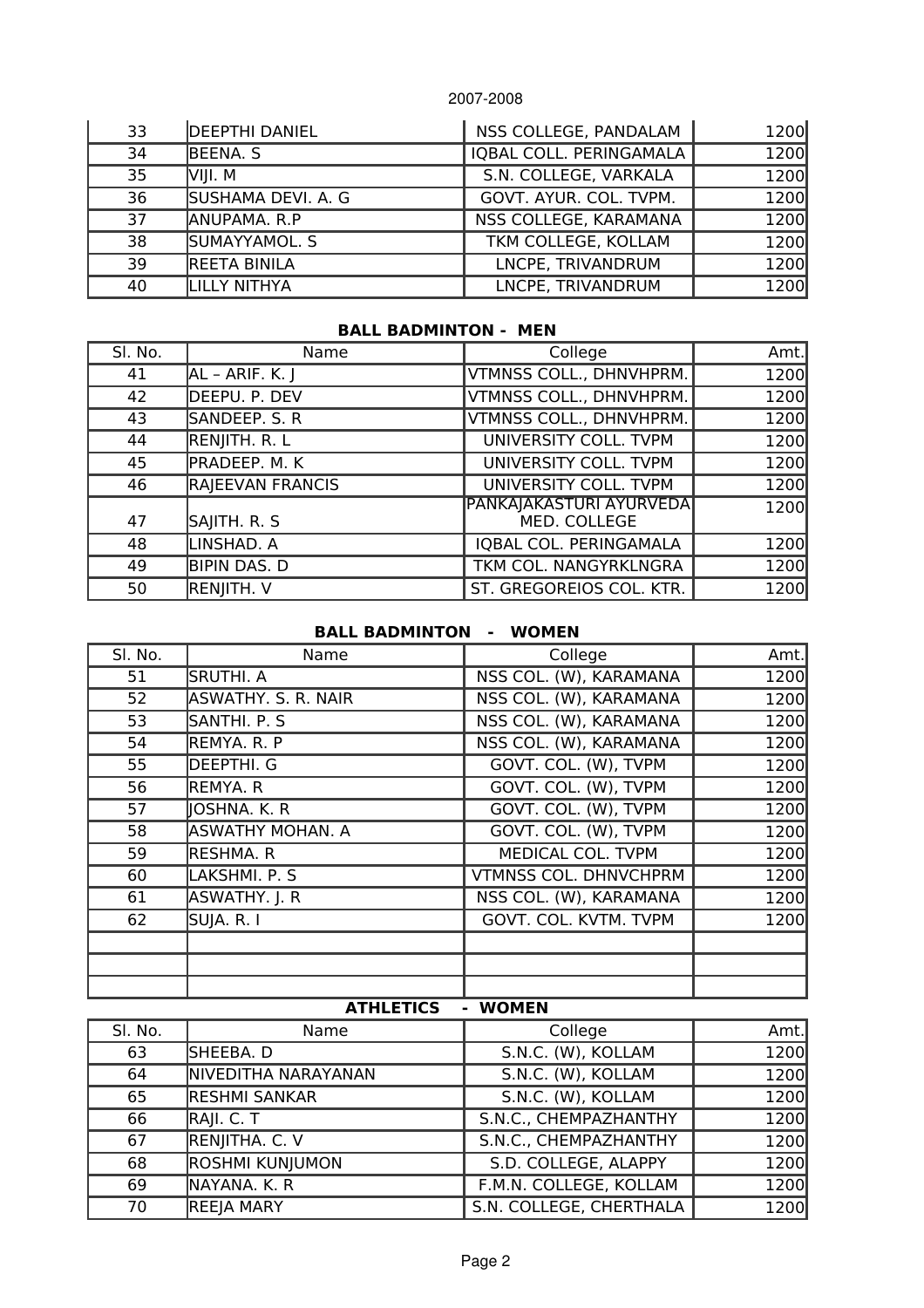| AIMLEIICS<br>-MEN |                            |                          |      |
|-------------------|----------------------------|--------------------------|------|
| SI. No.           | Name                       | College                  | Amt. |
| 71                | ANGELO. S.S                | F.M.N. COLLEGE, KOLLAM   | 1200 |
| 72                | RAKESH. K                  | F.M.N. COLLEGE, KOLLAM   | 1200 |
| 73                | <b>ROSHAN ISSAC JOHN</b>   | F.M.N. COLLEGE, KOLLAM   | 1200 |
| 74                | <b>BIBIN DEV</b>           | S.N.C. CHEMPAZHANTHY     | 1200 |
| 75                | ANEESH. A                  | S.N.C. CHEMPAZHANTHY     | 1200 |
| 76                | FREJI JOSE. J. F           | S.N. COLLEGE, KOLLAM     | 1200 |
| 77                | RENJITH. K. G              | GOVT. COL. KVTM, TVPM    | 1200 |
| 78                | <b>BICHU. S. PLACHERRY</b> | ST. JOSEPH'S COL. ANCHAL | 1200 |
| 79                | RATHEESH. S. R             | M.G. COLLEGE, TVPM.      | 1200 |
|                   |                            |                          |      |

# **ATHLETICS -MEN**

# **AQUATICS (ALL INDIA) - MEN**

| SI. No. | Name                  | College               | Amt. |
|---------|-----------------------|-----------------------|------|
| 80      | SACHU. C              | COL. OF ENGG. TVPM    | 1200 |
| 81      | ANEESH. S             | M.G. COLLEGE, TVPM    | 1200 |
| 82      | RAHUL. R.L            | M.G. COLLEGE, TVPM    | 1200 |
| 83      | ANAND. A. S           | M.G. COLLEGE, TVPM    | 1200 |
| 84      | ABHILASH. R           | S.N.C. CHEMPAZHANTHY  | 1200 |
| 85      | <b>SUMAL KUMAR. S</b> | S.N.C. CHEMPAZHANTHY  | 1200 |
| 86      | ANEESH. B             | S.N.C. CHEMPAZHANTHY  | 1200 |
| 87      | ABEESH. A             | S.N.C. CHEMPAZHANTHY  | 1200 |
| 88      | MADANLAL. M. L        | UNIVERSITY COL. TVPM. | 1200 |
| 89      | DHANEESH. T           | M.G. COLLEGE, TVPM.   | 1200 |
| 90      | SANKAR LAL. S         | M.G. COLLEGE, TVPM.   | 1200 |
| 91      | ANSHAD. A             | S.N.C. CHEMPAZHANTHY  | 1200 |
|         |                       |                       |      |

| <b>AQUATICS (ALL INDIA)</b><br><b>WOMEN</b><br>$\blacksquare$ |               |                        |      |
|---------------------------------------------------------------|---------------|------------------------|------|
| SI. No.                                                       | Name          | College                | Amt. |
| 92                                                            | sruthi. V. M  | S.N.C. CHEMPAZHANTHY   | 1200 |
| 93                                                            | SARANYA. R. C | S.N.C. CHEMPAZHANTHY   | 1200 |
| 94                                                            | ARCHA. C      | S.N.C. CHEMPAZHANTHY   | 1200 |
| 95                                                            | RAJITHA. S. R | IQBAL COL. PERINGAMALA | 1200 |
|                                                               |               |                        |      |

#### **FOOTBALL -MEN**

| SI. No. | Name                  | College                  | Amt. |
|---------|-----------------------|--------------------------|------|
| 96      | SREEJU. S             | M.G. COLLEGE, TVPM       | 1200 |
| 97      | <b>IOHNSON.N</b>      | M.G. COLLEGE, TVPM       | 1200 |
| 98      | AJITH FERMIN          | M.G. COLLEGE, TVPM       | 1200 |
| 99      | SAMANATHUL NAZARIN    | M.G. COLLEGE, TVPM       | 1200 |
| 100     | ANEESH. M             | M.G. COLLEGE, TVPM       | 1200 |
| 101     | BINU. A               | M.G. COLLEGE, TVPM       | 1200 |
| 102     | LAWRANCE. P           | ST. XAVIER'S COL. THUMBA | 1200 |
| 103     | <b>TINSON JUSTIN</b>  | ST. XAVIER'S COL. THUMBA | 1200 |
| 104     | SHENOJ. B             | ST. XAVIER'S COL. THUMBA | 1200 |
| 105     | ignisious. B          | ST. XAVIER'S COL. THUMBA | 1200 |
| 106     | <b>PAULSON MATHAI</b> | LNCPE, TRIVANDRUM        | 1200 |
| 107     | ARUN. K. K            | LNCPE, TRIVANDRUM        | 1200 |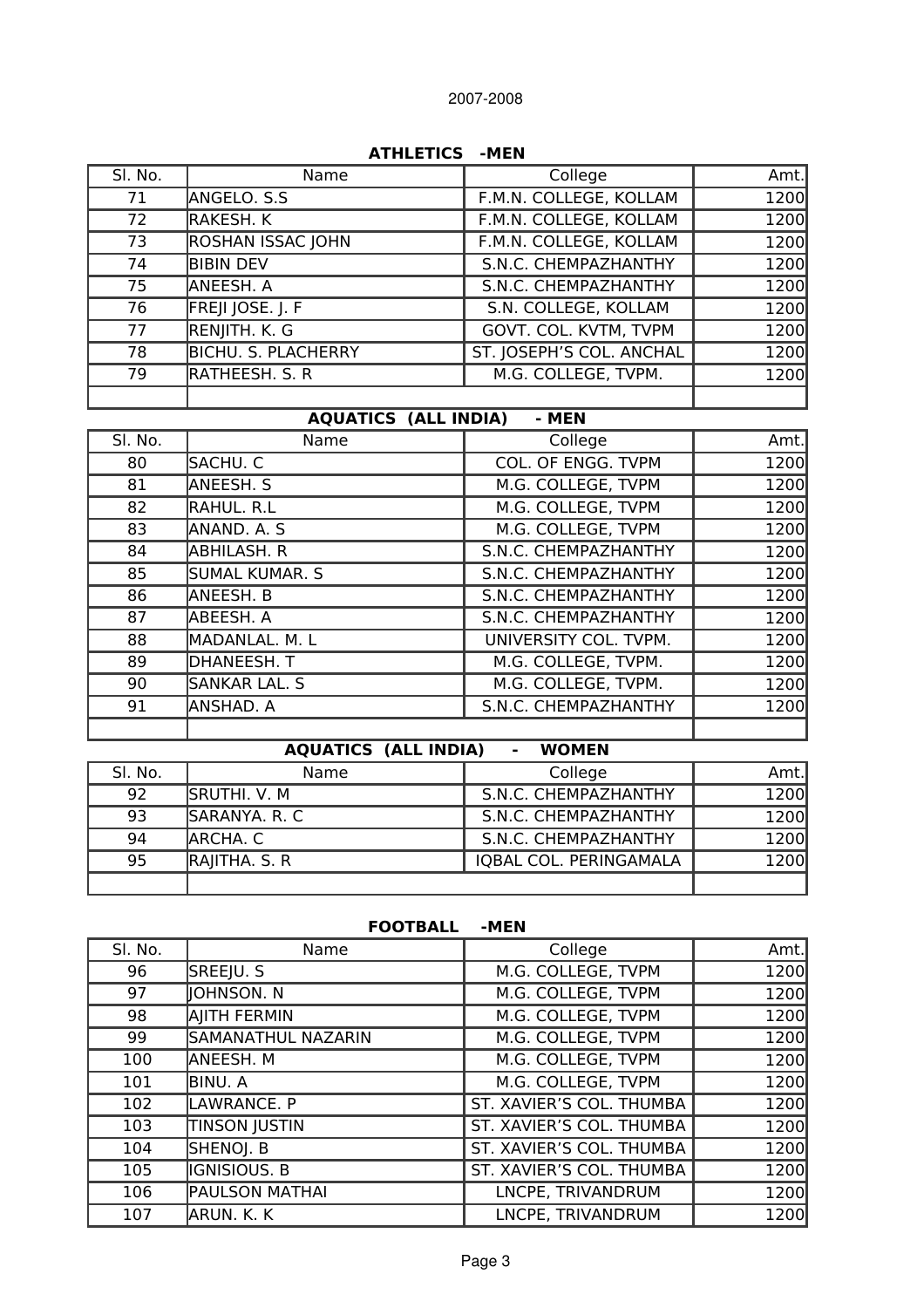| 108 | <b>SUNNY. K</b>      | LNCPE, TRIVANDRUM | 1200 |
|-----|----------------------|-------------------|------|
| 109 | <b>MIDHUN WILWET</b> | LNCPE, TRIVANDRUM | 1200 |
| 110 | IALEX. M             | LNCPE, TRIVANDRUM | 1200 |
| 111 | SABIR. S             | S.N. COL. KOLLAM  | 1200 |
| 112 | <b>RIYADH, B</b>     | S.N. COL. KOLLAM  | 1200 |
| 113 | SAJAN. T             | LNCPE, TRIVANDRUM | 1200 |
|     |                      |                   |      |

| <b>BASKET BALL</b><br><b>MEN</b> |                        |                       |       |
|----------------------------------|------------------------|-----------------------|-------|
| SI. No.                          | Name                   | College               | Amt.  |
| 114                              | AJITH. V. G            | MAR IVANIOS COL. TVPM | 1200  |
| 115                              | JAZEER. A. J           | MAR IVANIOS COL. TVPM | 1200  |
| 116                              | <b>ALBIN BABY</b>      | MAR IVANIOS COL. TVPM | 1200  |
| 117                              | RUBAN RAJ. S. J        | MAR IVANIOS COL. TVPM | 1200  |
| 118                              | Nikhil. K. R           | MAR IVANIOS COL. TVPM | 1200  |
| 119                              | <b>ANOOP DEVASIA</b>   | MAR IVANIOS COL. TVPM | 1200  |
| 120                              | JOBIN. T. G            | MAR IVANIOS COL. TVPM | 1200  |
| 121                              | <b>IIIO THANKACHAN</b> | MAR IVANIOS COL. TVPM | 1200  |
| 122                              | AJEETH SUGUNAN         | MAR IVANIOS COL. TVPM | 1200  |
| 123                              | <b>RAKESH</b>          | LNCPE, TVPM           | 1200  |
| 124                              | ANEESH. S              | LNCPE, TVPM           | 1200  |
| 125                              | <b>SUNEESH GEORGE</b>  | LNCPE, TVPM           | 1200l |
|                                  |                        |                       |       |

### **CHESS - MEN**

| SI. No. | Name            | College                                       | Amt. |
|---------|-----------------|-----------------------------------------------|------|
| 126     | THANOOJ. P. K   | T.K.M. COLLEGE OF ENGG.,<br><b>KOLLAM</b>     | 1200 |
| 127     | FIROZ. P. A     | GOVT. MED. COL.<br><b>TRIVANDRUM</b>          | 1200 |
| 128     | VIJIN BABU. S   | GOVT. MED. COL.<br>N.B.B. SOPPERFORE          | 1200 |
| 129     | SAJAN. V        | <b>CHERTHALA</b>                              | 1200 |
| 130     | THOUSEEF. N     | UNIVERSITY COLLEGE,<br><b>TRIVANDRUM</b>      | 1200 |
| 131     | LEO. W.V. TINTO | <b>CHRISTIAN COLLEGE,</b><br><b>KATAKKADA</b> | 1200 |
|         |                 |                                               |      |

# **CANOEING & KAYAKING -MEN**

| SI. No. | Name                    | College                | Amt. |
|---------|-------------------------|------------------------|------|
| 132     | lvineesh. A             | S.D. COLLEGE, ALAPUZHA | 1200 |
| 133     | liayesh. B              | S.D. COLLEGE, ALAPUZHA | 1200 |
|         | Women                   |                        |      |
| 134     | <b>TEEJA. T. ANTONY</b> | S.D. COLLEGE, ALAPUZHA | 1200 |
|         |                         |                        |      |

# **HOCKEY - MEN**

| SI. No. | Name                  | College                | Amt. |
|---------|-----------------------|------------------------|------|
| 135     | <b>VINEATH MANUAL</b> | F.M.N. COLLEGE, KOLLAM | 1200 |
| 136     | AJITH JOSEPH          | F.M.N. COLLEGE, KOLLAM | 1200 |
| 137     | <b>RAHUL, T. P</b>    | F.M.N. COLLEGE, KOLLAM | 1200 |
| 138     | <b>VYSAKH, M. A.</b>  | F.M.N. COLLEGE, KOLLAM | 1200 |
| 139     | REJITH. N             | F.M.N. COLLEGE, KOLLAM | 1200 |
| 140     | SUDHEESH. E.C         | F.M.N. COLLEGE, KOLLAM | 1200 |
| 141     | <b>NISHAD, R</b>      | S.N. COLLEGE, KOLLAM   | 1200 |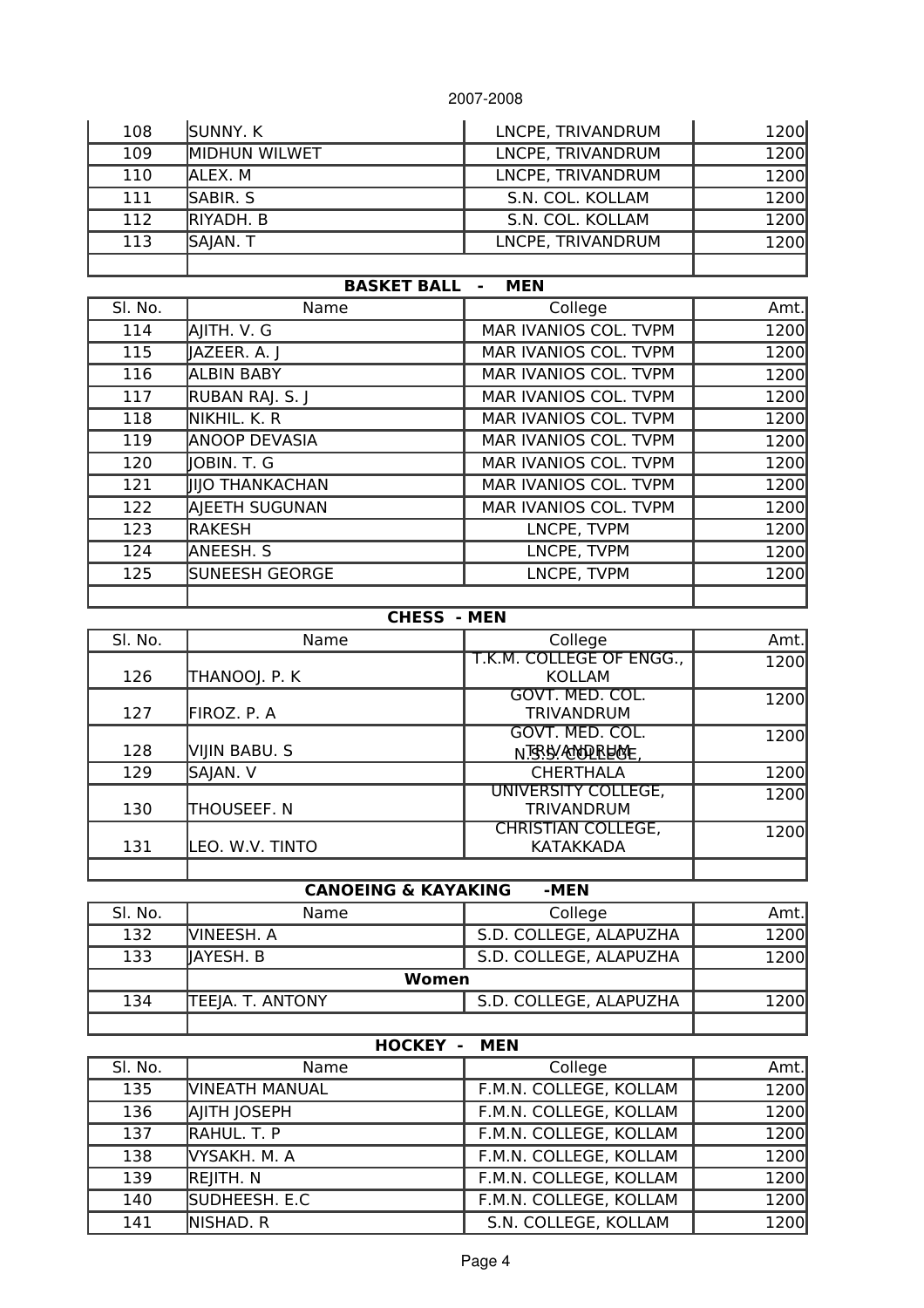| 142 | SREELAL. L       | S.N. COLLEGE, KOLLAM  | 1200 |
|-----|------------------|-----------------------|------|
| 143 | AFZAL.NN         | S.N. COLLEGE, KOLLAM  | 1200 |
| 144 | VISHNU PRASAD. J | S.N. COLLEGE, KOLLAM  | 1200 |
| 145 | PRIJILAL. S      | S.N. COLLEGE, KOLLAM  | 1200 |
| 146 | MOHAMED ANAZ. S  | S.N. COLLEGE, KOLLAM  | 1200 |
| 147 | VISHNU RAJ       | S.N. COLLEGE, KOLLAM  | 1200 |
| 148 | VEERAMANI. P     | LNCPE, TRIVANDRUM     | 1200 |
| 149 | BIJOY. S         | LNCPE, TRIVANDRUM     | 1200 |
| 150 | CHITHRESH. K. N  | LNCPE, TRIVANDRUM     | 1200 |
| 151 | <b>BINOD. C</b>  | UNIVERSITY COL. TVPM. | 1200 |
| 152 | VIVEK. S         | FMN COLELGE, KOLLAM   | 1200 |
|     |                  |                       |      |

### **HOCKEY - WOMEN**

| SI. No. | Name               | College            | Amt. |
|---------|--------------------|--------------------|------|
| 153     | ANITHA. K          | S.N.C. (W), KOLLAM | 1200 |
| 154     | CHITHRA. S         | S.N.C. (W), KOLLAM | 1200 |
| 155     | SAUMYA. M          | S.N.C. (W), KOLLAM | 1200 |
| 156     | SABITHA. S. NAIR   | S.N.C. (W), KOLLAM | 1200 |
| 157     | SANDHYA. S         | S.N.C. (W), KOLLAM | 1200 |
| 158     | LIYA. A. M         | S.N.C. (W), KOLLAM | 1200 |
| 159     | SUNITH. S. K       | S.N.C. (W), KOLLAM | 1200 |
| 160     | KARTHIKA. P        | LNCPE, TVPM        | 1200 |
| 161     | SYAMA SHAJI        | LNCPE, TVPM        | 1200 |
| 162     | RAJI KRISHNA. S. K | LNCPE, TVPM        | 1200 |
| 163     | MANORAMA. M. S     | LNCPE, TVPM        | 1200 |
| 164     | REMYA. A. R        | S.N.C. KOLLAM      | 1200 |
| 165     | DHANYA. B. S       | S.N.C. KOLLAM      | 1200 |
| 166     | <b>RINCY BABU</b>  | S.N.C. KOLLAM      | 1200 |
| 167     | REMYA RAJ. V       | S.N.C. KOLLAM      | 1200 |
| 168     | SUDHA. P           | LNCPE, TVPM        | 1200 |
| 169     | AKHILA. S          | Dept. of Russian   | 1200 |
| 170     | INDU. T            | Dept. of Russian   | 1200 |
|         |                    |                    |      |

|         |                        | <b>HANDBALL - MEN</b>             |       |
|---------|------------------------|-----------------------------------|-------|
| SI. No. | Name                   | College                           | Amt.  |
| 171     | BLESEND. S. NORONHA    | University College,<br>Trivandrum | 1200  |
| 172     | SIVAPRASAD. S          | University College,<br>Trivandrum | 1200  |
| 173     | SAJI. S                | University College,<br>Trivandrum | 1200l |
| 174     | <b>SHINTO MATHEW</b>   | University College,<br>Trivandrum | 1200  |
| 175     | MANOJ. P. K            | University College,<br>Trivandrum | 1200  |
| 176     | AKHIL. V. S.           | LNCPE, Trivandrum                 | 1200  |
| 177     | MOHAMED NOUFAL. B      | FMN College, Kollam               | 1200  |
| 178     | SUJITH. S. P           | FMN College, Kollam               | 1200  |
| 179     | RAJEER SHAHIR          | FMN College, Kollam               | 1200  |
| 180     | MATHEW. V. PALATHINKAL | BMC COL. OF. ENG.<br>Sastamkota   | 1200l |
| 181     | <b>RAGESH KRISHNA</b>  | S.N. College, Kollam              | 1200  |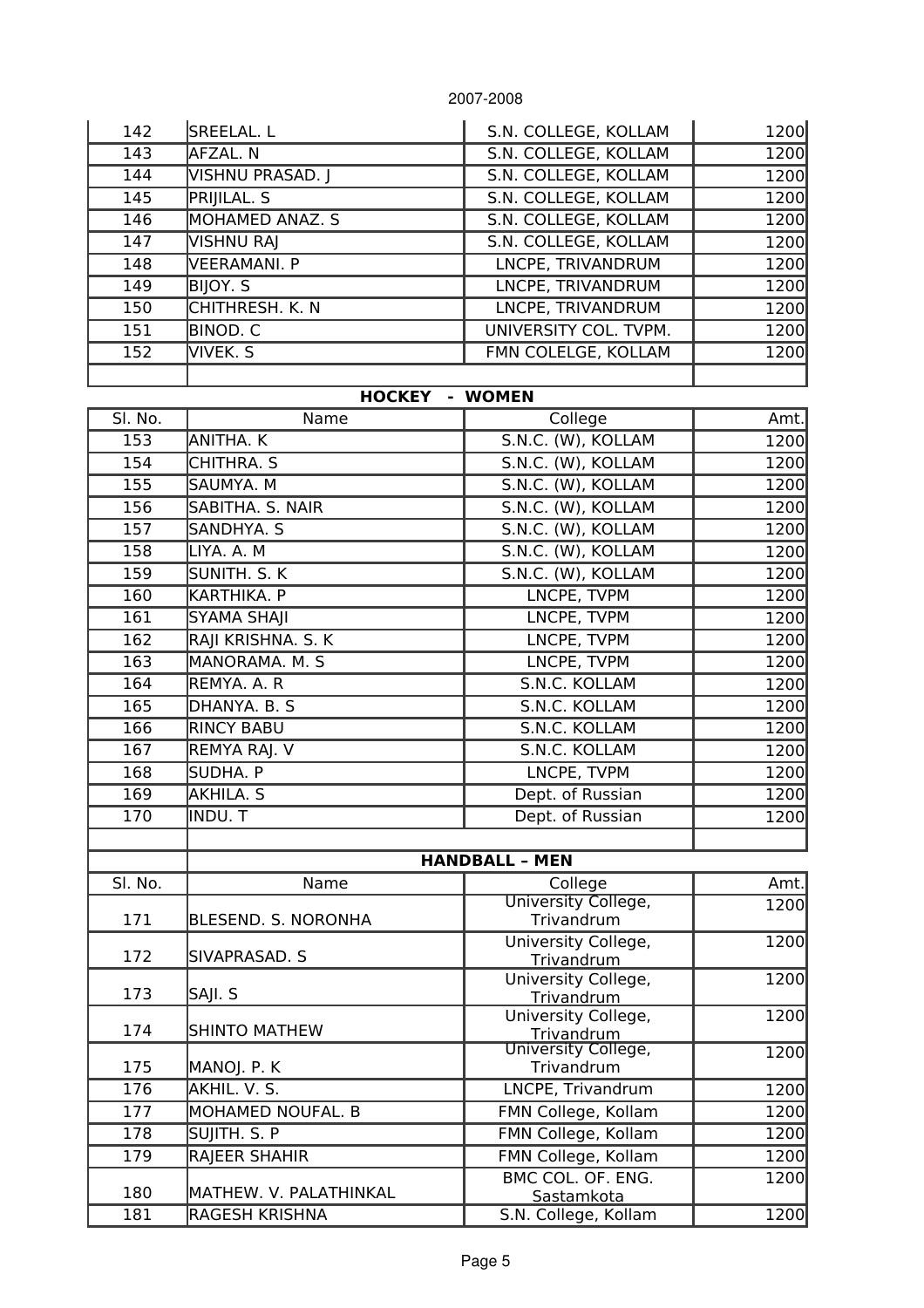2007-2008

| <b>HANDBALL</b><br><b>WOMEN</b><br>$\frac{1}{2}$ |                        |                                          |      |
|--------------------------------------------------|------------------------|------------------------------------------|------|
| SI. No.                                          | Name                   | College                                  | Amt. |
| 182                                              | DEEPARAJ. P. R         | All Saint's Col. Trivandrum              | 1200 |
| 183                                              | ANITHA, S. R           | All Saint's Col. Trivandrum              | 1200 |
| 184                                              | SABEENA. S             | All Saint's Col. Trivandrum              | 1200 |
| 185                                              | DHANYA, S. K.          | All Saint's Col. Trivandrum              | 1200 |
| 186                                              | DURGA. G               | All Saint's Col. Trivandrum              | 1200 |
| 187                                              | AISWARYA. P            | All Saint's Col. Trivandrum              | 1200 |
| 188                                              | SOUMYA PETER. K        | LNCPE, Trivandrum                        | 1200 |
| 189                                              | ANJU. V. S             | University Col. Trivandrum               | 1200 |
| 190                                              | CHINCHU. V. S          | University Col. Trivandrum               | 1200 |
| 191                                              | SARANYA, G. MONY       | University Col. Trivandrum               | 1200 |
| 192                                              | <b>ASWATHY, V</b>      | University Col. Trivandrum               | 1200 |
|                                                  |                        |                                          |      |
|                                                  |                        | <b>GYMNASTICS - MEN</b>                  |      |
| SI. No.                                          | Name                   | College                                  | Amt. |
| 193                                              | <b>SARATH GOPAL</b>    | DEPT. OF RUSSIAN, UTY.,<br><b>KERALA</b> | 1200 |
| 194                                              | <b>IIIIN LAL. V. S</b> | UNIVERSITY COL. TVPM                     | 1200 |
| 195                                              | ARUN. V. S             | GOVT. COLLEGE,<br><b>TRIVANDRUM</b>      | 1200 |
| 196                                              | SUMESH KUMAR. A        | LNCPE, TRIVANDRUM                        | 1200 |
| 197                                              | SAGAR. M. P            | LNCPE, TRIVANDRUM                        | 1200 |
| 198                                              | <b>DAWA CHOKPA</b>     | LNCPE, TRIVANDRUM                        | 1200 |
|                                                  |                        |                                          |      |

| <b>CRICKET - MEN</b> |  |  |  |  |
|----------------------|--|--|--|--|
|----------------------|--|--|--|--|

| SI. No. | Name                     | College                           | Amt. |
|---------|--------------------------|-----------------------------------|------|
| 199     | <b>KEVIN PETER OSCAR</b> | M.G. COLLEGE, TVPM                | 1200 |
| 200     | MANIKANTAN NAIR. K       | M.G. COLLEGE, TVPM                | 1200 |
| 201     | ANOOP. G. S              | M.Q.S.QICOQEEQA.b                 | 1200 |
| 202     | RIYAS. K                 | N. S.HERTHALAE.                   | 1200 |
| 203     | SAJAN. O.R               | <b>CHERTHALA</b>                  | 1200 |
| 204     | SACHIN. S                | VTM NSS COL.<br><b>DHNVHPURAM</b> | 1200 |
| 205     | RAHUL. V                 | D.B. COL. SASTAMKATTA             | 1200 |
| 206     | HEMANTH, N. S.           | LNCPE, TRIVANDRUM                 | 1200 |
| 207     | MOIDEEN. O. A            | LNCPE, TRIVANDRUM                 | 1200 |
| 208     | SULFIKAR. S              | S.N. NGQ46FGGE, GOLLAM            | 1200 |
| 209     | MOHAMMED ANEESH. S. P    | <b>TRIVANDRUM</b>                 | 1200 |
| 210     | VIJESH. V                | S.N.C, CHERTHALA                  | 1200 |
| 211     | LIJIN RAJ                | UNIVERSITY COL. TVPM.             | 1200 |
| 212     | <b>SUBIN SULAIMAN</b>    | S.N. COLLEGE, PUNALUR             | 1200 |
| 213     | <b>AKHIL VISWANATH</b>   | MAR IVANIOS COL. TVPM.            | 1200 |
| 214     | REMESH. R. KRISHNAN      | BMC ENG. COL. SASTMKOTA           | 1200 |
|         |                          |                                   |      |
|         |                          |                                   |      |
|         |                          |                                   |      |

**CRICKET - WOMEN**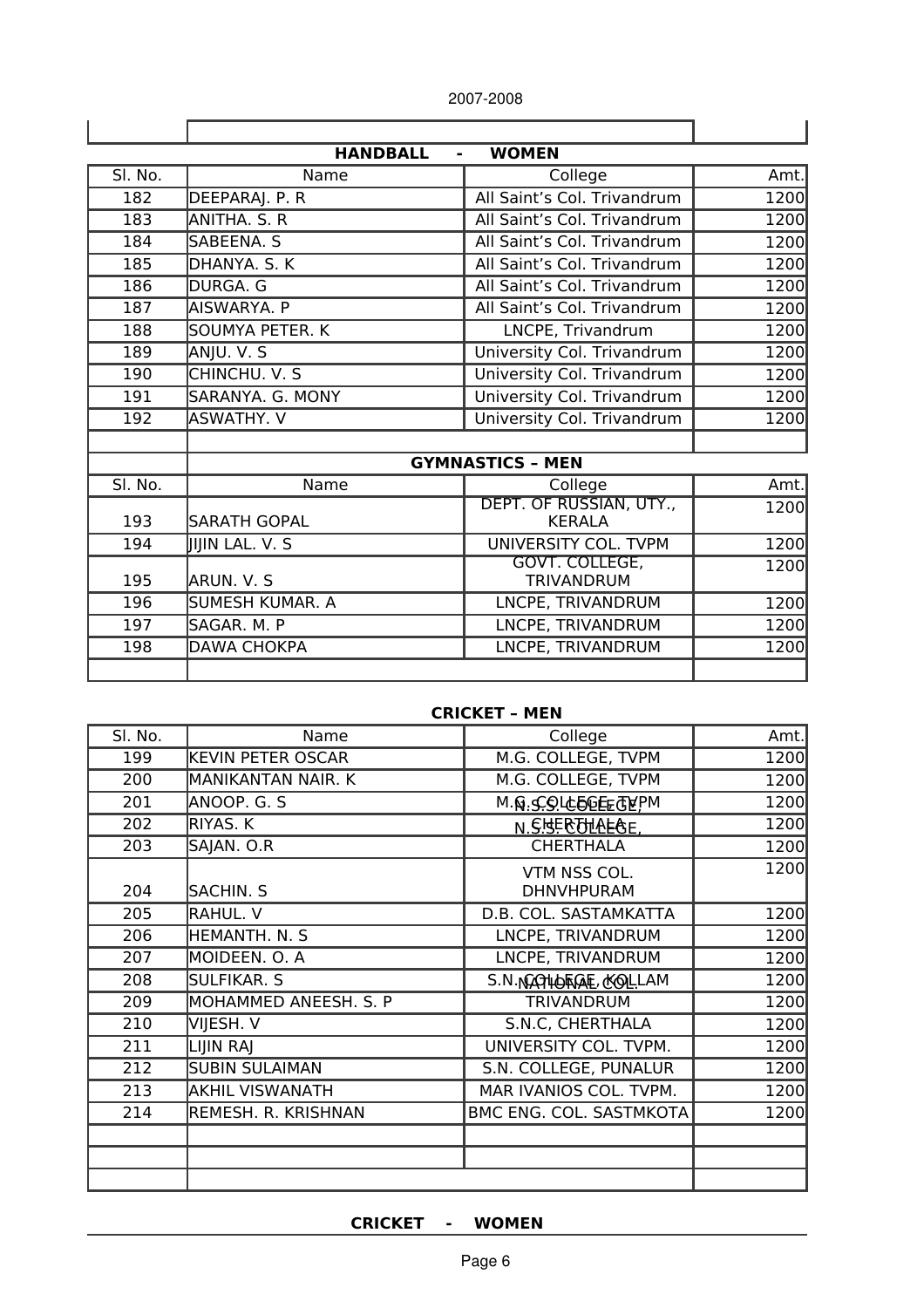| SI. No. | Name                  | College                                    | Amt. |
|---------|-----------------------|--------------------------------------------|------|
| 215     | SAREENA. B            | LNCPE, TRIVANDRUM                          | 1200 |
| 216     | G. M. ANJANA          | LNCPE, TRIVANDRUM                          | 1200 |
| 217     | SMITHA. S             | LNCPE, TRIVANDRUM                          | 1200 |
| 218     | MANJULA. G            | LNCPE, TRIVANDRUM                          | 1200 |
| 219     | MANJU. M              | D.B. COLL. SASTAMKOTTA                     | 1200 |
| 220     | <b>ANILA KRISHNAN</b> | D.B. COLL. SASTAMKOTTA                     | 1200 |
| 221     | SREEJA. A             | D.B. COLL. SASTAMKOTTA                     | 1200 |
| 222     | ANU.D.SHA             | D.B. COLL. SASTAMKOTTA                     | 1200 |
| 223     | <b>JUDIT CLEETUS</b>  | ALL SAINTS COL. TVPM.                      | 1200 |
| 224     | SARANYA. R. S         | MAR IVANIOS COL. TVPM                      | 1200 |
| 225     | RAKHI. P              | GOVT. COL.(W), TVPM                        | 1200 |
| 226     | SWATHY. A             | GOVT. COL.(W), TVPM                        | 1200 |
|         |                       |                                            |      |
|         |                       | <b>VOLLEYBALL</b><br>- MEN                 |      |
|         |                       |                                            |      |
| SI. No. | Name                  | College                                    | Amt. |
| 227     | ASHA. V. THOMAS       | S.N. COLLEGE (W), KOLLAM                   | 1200 |
| 228     | PRABHEETHA. T. S      | S.N. COLLEGE (W), KOLLAM                   | 1200 |
| 229     | DIVYA JOSEPH          | S.N. COLLEGE (W), KOLLAM                   | 1200 |
| 230     | ANU SUSAN VARGHESE    | S.N. COLLEGE (W), KOLLAM                   | 1200 |
| 231     | DIVYA KRISHNAN        | S.N. COLLEGE (W), KOLLAM                   | 1200 |
| 232     | SINDHYA MOHAMMED      | LNCPE, KARIAVATTOM                         | 1200 |
| 233     | BIJINA. N. P          | S.N. COL. CHEMPAZHANTHY                    | 1200 |
|         |                       | NSS COL. FOR WOMEN,                        | 1200 |
| 234     | ARYA SUKUMARAN        | <b>KARAMANA</b>                            |      |
|         |                       | NSS COL. FOR WOMEN,                        | 1200 |
| 235     | PRINCY VARGHESE       | <b>KARAMANA</b>                            |      |
|         |                       | NSS COL. FOR WOMEN,                        | 1200 |
| 236     | SHYNA. K. K           | <b>KARAMANA</b><br>NSS COL. FOR WOMEN,     |      |
| 237     | RENU. R               | <b>KARAMANA</b>                            | 1200 |
|         |                       | <b>NSS COL. FOR WOMEN,</b>                 | 1200 |
| 238     | SYAMA. V. K           | <b>KARAMANA</b>                            |      |
|         |                       |                                            |      |
|         |                       | - MEN<br><b>VOLLEYBALL</b>                 |      |
| SI. No. | Name                  | College                                    | Amt. |
|         |                       | M.G. COLLEGE,                              | 1200 |
| 239     | MIDHUN, M. S.         | <b>TRIVANDRUM</b>                          |      |
|         |                       | M.G. COLLEGE,                              | 1200 |
| 240     | <b>ROY VARGHESE</b>   | <b>TRIVANDRUM</b>                          |      |
|         |                       | M.G. COLLEGE,                              | 1200 |
| 241     | ARUNKUMAR. M          | <b>TRIVANDRUM</b>                          |      |
| 242     | SHIBIN. E. A          | LNCPE, TRIVANDRUM                          | 1200 |
| 243     | <b>DIVIN DIXON</b>    | LNCPE, TRIVANDRUM                          | 1200 |
| 244     | PRAVEEN. U. V         | LNCPE, TRIVANDRUM                          | 1200 |
| 245     | PRAKASH GEORGE        | LNCPE, TRIVANDRUM                          | 1200 |
|         |                       | ST. STEPHEN'S COL.                         | 1200 |
| 246     | RENJITH. R            | <b>PATHANPURAM</b>                         |      |
|         | SHAMEER ALI. M        | <b>MANNANIA COLLEGE,</b>                   | 1200 |
| 247     |                       | <b>PANGODE</b><br><b>MANNANIA COLLEGE,</b> | 1200 |
| 248     | SHEHIN. S             | PANGODE                                    |      |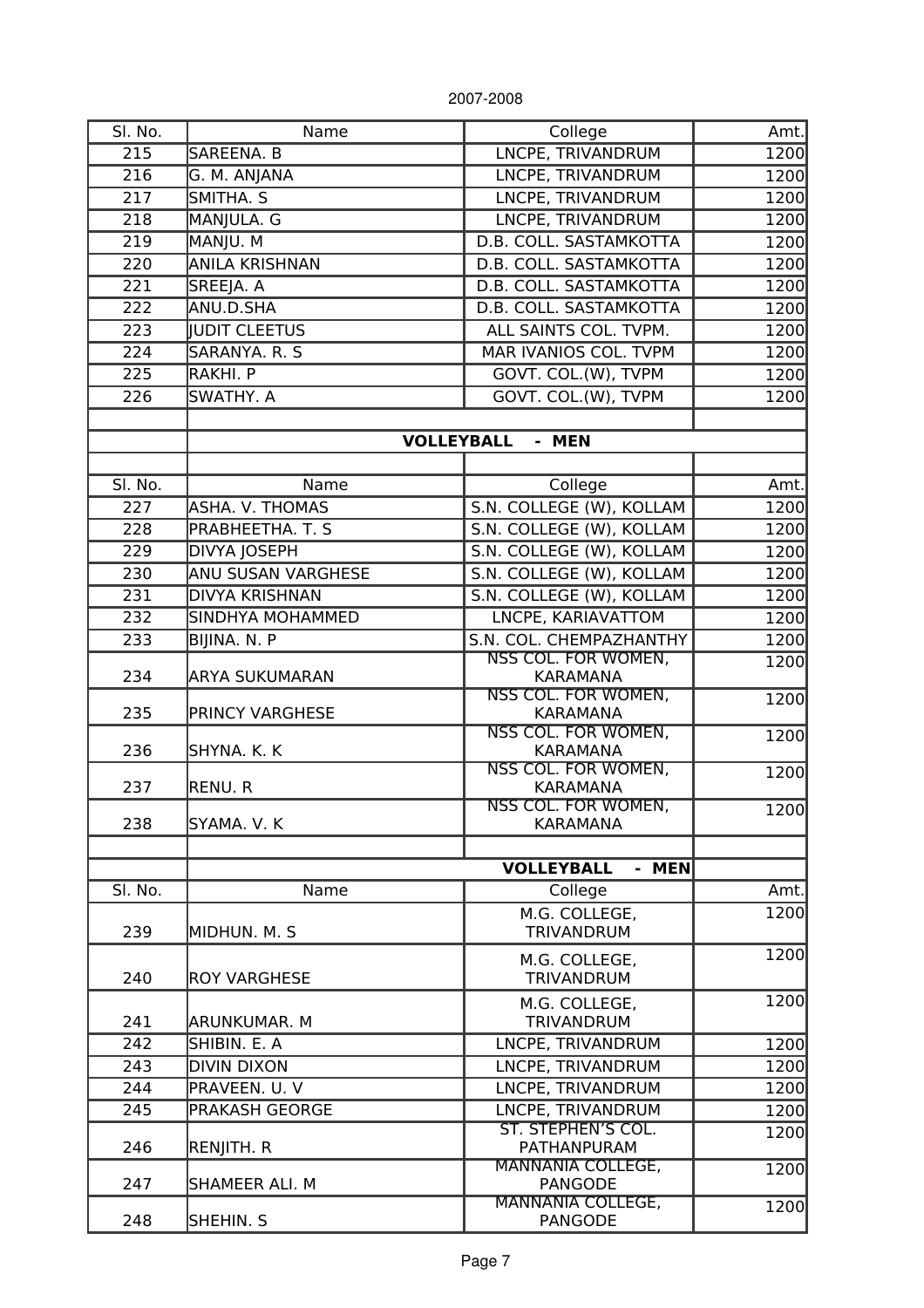| 249 | ISARATH. T. T            | <b>S.N. COLLEGE, CHERTHALA  </b>  | 1200 <sub>l</sub> |
|-----|--------------------------|-----------------------------------|-------------------|
| 250 | <b>SACHIN. P. THOMAS</b> | ST. STEPHEN'S COL.<br>PATHANPURAM | 1200l             |
|     |                          |                                   |                   |

# **KH0-KH0 - MEN**

| SI. No. | Name                     | College                    | Amt. |
|---------|--------------------------|----------------------------|------|
| 251     | RAMESH. V                | LNCPE, KARIAVATTOM         | 1200 |
| 252     | <b>RATHEESH KUMAR. R</b> | LNCPE, KARIAVATTOM         | 1200 |
| 253     | SHAFEEK. B               | LNCPE, KARIAVATTOM         | 1200 |
| 254     | SYAMKUMAR. S. V          | LNCPE, KARIAVATTOM         | 1200 |
| 255     | IAYASANKAR. C            | GOVT. COL., NEDUMANGAD     | 1200 |
| 256     | VISAKH. R                | GOVT. COL., NEDUMANGAD     | 1200 |
| 257     | <b>SUNIL KUMAR. S. S</b> | GOVT. COL., NEDUMANGAD     | 1200 |
| 258     | SARMA. B                 | S.N. COL. CHEMPAZHATY      | 1200 |
| 259     | SIVALAL, S. S.           | S.N. COL. CHEMPAZHATY      | 1200 |
| 260     | IOBISH. E. A             | UNIVERSITY COL. TVM        | 1200 |
| 261     | ARUN. K. A               | GOVT. COL. KARIAVATTOM     | 1200 |
| 262     | RAMACHANDRAN NAIR.C      | <b>GOVT. COL. ATTINGAL</b> | 1200 |
|         |                          |                            |      |

### **KH0-KH0 - WOMEN**

| SI. No. | Name                  | College                | Amt. |
|---------|-----------------------|------------------------|------|
| 263     | <b>METILDA THOMAS</b> | LNCPE, TRIVANDRUM      | 1200 |
| 264     | CHINCHU. M. G         | LNCPE, TRIVANDRUM      | 1200 |
| 265     | SUJI. P               | LNCPE, TRIVANDRUM      | 1200 |
| 266     | <b>ARUNA RAJ</b>      | LNCPE, TRIVANDRUM      | 1200 |
| 267     | SHIKHA. R. C          | GOVT. COL., NEDUMANGAD | 1200 |
| 268     | VIII. V. S            | GOVT. COL., NEDUMANGAD | 1200 |
| 269     | <b>MONISHA. S. R</b>  | GOVT. COL., NEDUMANGAD | 1200 |
| 270     | PRAVEENA, M.V         | GOVT. COL., NEDUMANGAD | 1200 |
| 271     | RAMYA.N               | GOVT. COL., NEDUMANGAD | 1200 |
| 272     | VINU. V               | UNIVERSITY COL. TVPM   | 1200 |
| 273     | REMYA KRISHNAN. R. S  | GOVT. COL. (W), TVPM   | 1200 |
|         |                       |                        |      |

# **CYCLING - MEN / WOMEN**

| SI. No. | Name               | College                  | Amt. |
|---------|--------------------|--------------------------|------|
| 274     | <b>ARUN MOHAN</b>  | S.N.C, CHEMPAZHANTHY     | 1200 |
| 275     | VINEESH. S. R      | S.N.C, CHEMPAZHANTHY     | 1200 |
| 276     | ANEESH. R          | ST. XAVIER'S COL. THUMBA | 1200 |
| 277     | ANEESHMOHAMMED     | S.N.C, CHEMPAZHANTHY     | 1200 |
| 278     | VISHNU. R          | ST. XAVIER'S COL. THUMBA | 1200 |
| 279     | VIPIN VIJAYAKUMAR  | S.N.C, CHEMPAZHANTHY     | 1200 |
| 280     | <b>SAFI HYDER</b>  | MAR IVANIOS COL. TVPM    | 1200 |
|         |                    |                          |      |
|         |                    | <b>KABADDI - MEN</b>     |      |
|         |                    |                          |      |
| 281     | SALEESH. T. S      | F.M.N. COLLEGE, KOLLAM   | 1200 |
| 282     | JAYAKRISHNAN. C. G | F.M.N. COLLEGE, KOLLAM   | 1200 |
| 283     | SUMESH GOVIND. K   | F.M.N. COLLEGE, KOLLAM   | 1200 |
| 284     | SANJAY. S          | F.M.N. COLLEGE, KOLLAM   | 1200 |
| 285     | ARUN. R. V         | S.N. COLLEGE, VARKALA    | 1200 |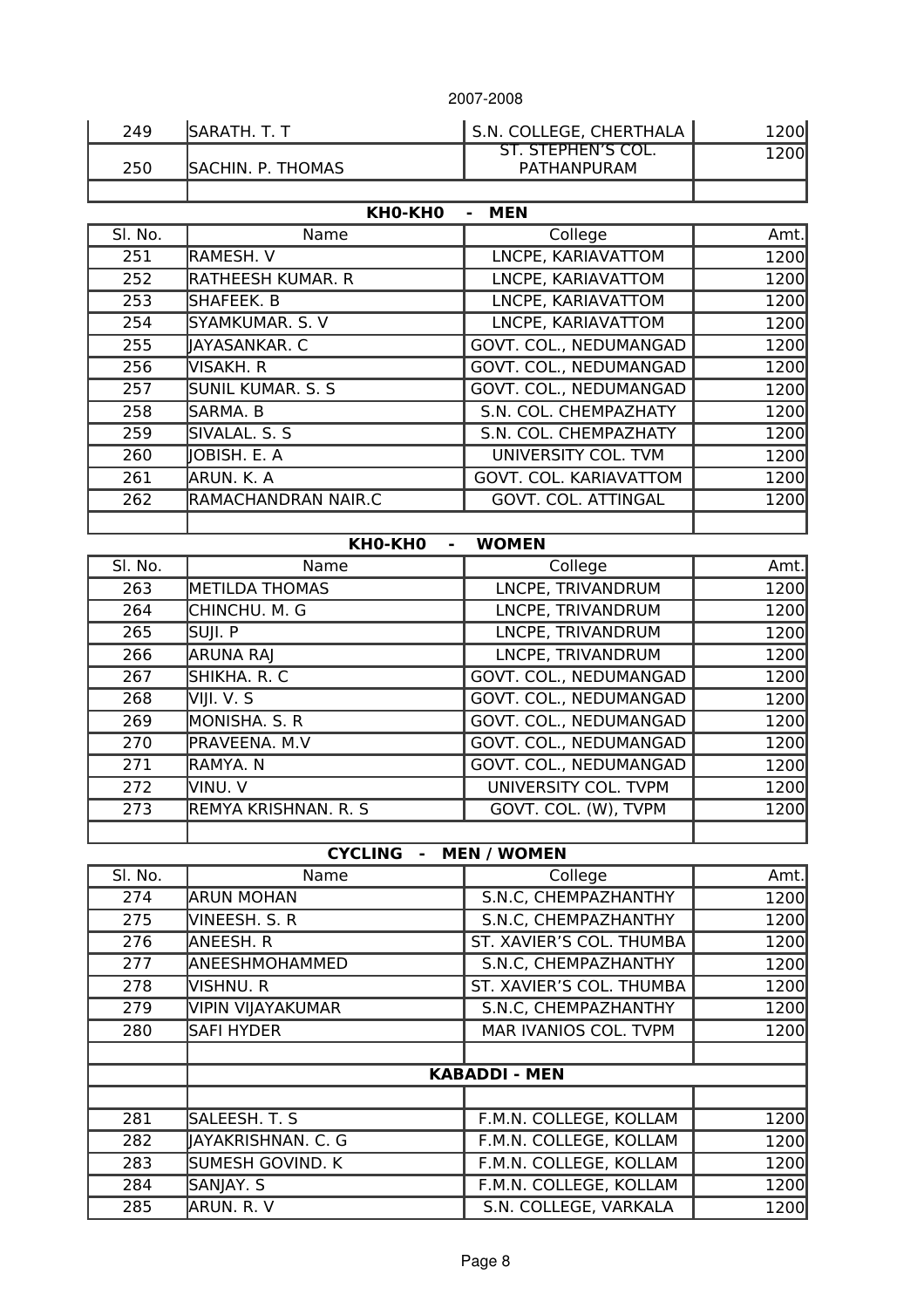| 286 | SARUNDAS. H               | S.N. COLLEGE, VARKALA          | 1200 |
|-----|---------------------------|--------------------------------|------|
| 287 | SHIJIN. G                 | S.N. COLLEGE, VARKALA          | 1200 |
| 288 | <b>PRIJU KURIAN</b>       | M.S.M. COLLEGE,<br>KAYAMKULAM  | 1200 |
| 289 | <b>TITTU SHAJI THOMAS</b> | M.S.M. COLLEGE,<br>KAYAMKULAM  | 1200 |
| 290 | PRAMOD. K                 | S.N. COLLEGE, KOLLAM           | 1200 |
| 291 | DANISH. S                 | S.N. COLLEGE, KOLLAM           | 1200 |
| 292 | Vishnu. S                 | D.B. COLLEGE,<br>SASTHAMKOTTAH | 1200 |
|     |                           |                                |      |

### **KABADDI - WOMEN**

| SI. No. | Name                | College                | Amt. |
|---------|---------------------|------------------------|------|
| 293     | SHERMI ULAHANNAN    | SN COL. KOLLAM         | 1200 |
| 294     | RADHIKA. M. R       | SN COL. KOLLAM         | 1200 |
| 295     | <b>SINU THOMAS</b>  | SN COL. KOLLAM         | 1200 |
| 296     | SHARMY MOLE. T. G   | LNCPE, KARIAVATTOM     | 1200 |
| 297     | MANJUDAS. K. G      | LNCPE, KARIAVATTOM     | 1200 |
| 298     | NAYANA ANAND        | LNCPE, KARIAVATTOM     | 1200 |
| 299     | MANJUSHA. M. R      | <b>SN COL. PUNALUR</b> | 1200 |
| 300     | NITHYA KRISHNAN     | <b>SN COL. PUNALUR</b> | 1200 |
| 301     | LEKSHMI GOPAN. M. G | GOVT. COL. (W) TVPM    | 1200 |
| 302     | RAJI. C             | GOVT. COL. (W) TVPM    | 1200 |
|         |                     |                        |      |

### **CROSS COUNTRY - MEN / WOMEN**

| SI. No. | Name                       | College                         | Amt.  |
|---------|----------------------------|---------------------------------|-------|
| 303     | <b>FRANKLIN SIMSON</b>     | F.M.N. COLLEGE, KOLLAM          | 1200  |
| 304     | SURESH. B                  | S.N.C., PUNALUR                 | 1200  |
| 305     | AJU. N                     | S.N.C., PUNALUR                 | 1200  |
| 306     | KANNAN. M. S               | GOVT. COLLEGE, ATTINGAL         | 1200  |
| 307     | <b>GIREESH CHANDRAN. R</b> | F.M.N. COLLEGE, KOLLAM          | 1200  |
| 308     | RAJESH. R                  | DEPT. OF RUSSIAN, KERALA<br>UTY | 1200l |
|         | Women                      |                                 |       |
| 309     | ATHIRA. A                  | S.N. COLLEGE, CHERTHALA         | 1200  |
| 310     | <b>SILBY SABU</b>          | LNCPE, TRIVANDRUM               | 1200  |
| 311     | <b>SUVARNA SANKAR</b>      | LNCPE, TRIVANDRUM               | 1200  |
| 312     | <b>BEENA, M</b>            | S.N.C., PUNALUR                 | 1200  |
|         |                            |                                 |       |

# **POWER LIFTING - MEN**

| SI. No. | Name               | College                  | Amt. |
|---------|--------------------|--------------------------|------|
| 313     | IARUN. A. U        | MAR IVANIOS COL. TVPM.   | 1200 |
| 314     | <b>IKARTHIK. R</b> | S.D. S. GLE DE E GEAPPY  | 1200 |
| 315     | IANEESH. K         | KOTTARAKARA              | 1200 |
| 316     | ARUN INDRA. S      | UNIVERSITY COLLEGE, TVPM | 1200 |
|         |                    |                          |      |

# **WRESTLING -MEN**

| SI. No. | Name                     | College                 | Amt. |
|---------|--------------------------|-------------------------|------|
| 317     | <b>INIKHIL PAUL BABU</b> | LNCPE, KVTM, TRIVANDRUM | 1200 |
| 318     | IAKSHY GHOSH. A          | LNCPE, KVTM, TRIVANDRUM | 1200 |
| 319     | ISIBY. C. CHACKO         | LNCPE, KVTM, TRIVANDRUM | 1200 |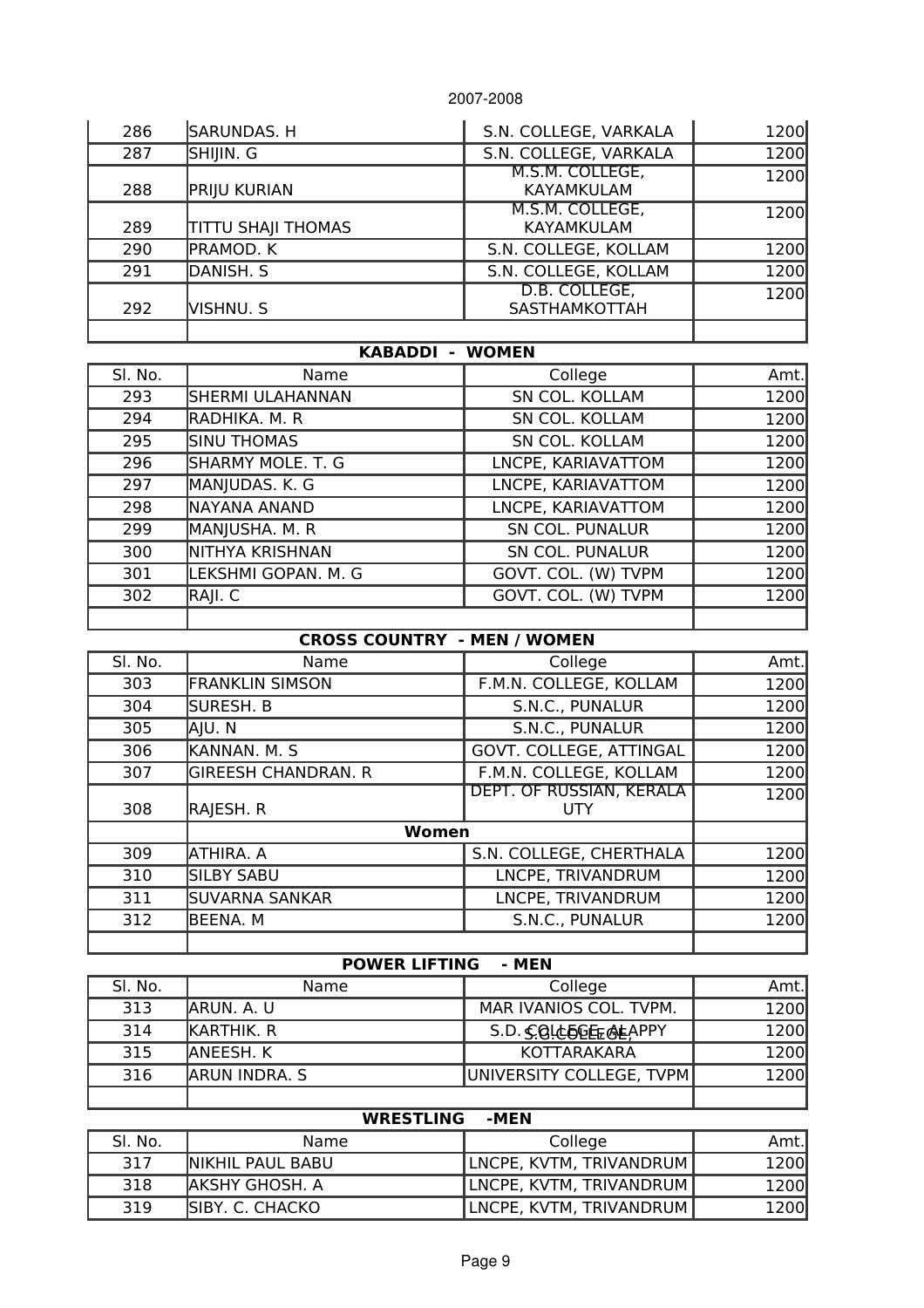| 320 | AJEESH. P. T           | LNCPE, KVTM, TRIVANDRUM                 | 1200 |
|-----|------------------------|-----------------------------------------|------|
| 321 | BINCE. P               | M.S.M. COL. KAYAMKULAM                  | 1200 |
| 322 | <b>VINU PONNACHAN</b>  | M.S.M. COL. KAYAMKULAM                  | 1200 |
| 323 | <b>IERIL SEBASTIAN</b> | LNCPE, KVTM, TRIVANDRUM                 | 1200 |
| 324 | <b>RAHUL DAS</b>       | SREEBUDHA COL. OFENGG.,<br><b>ADOOR</b> | 1200 |
|     |                        |                                         |      |

# **TENNIS - MEN**

| SI. No. | Name             | College                              | Amt.  |
|---------|------------------|--------------------------------------|-------|
| 325     | ANAND. A         | MEDICAL COLLEGE, TVPM.               | 1200  |
| 326     | SARATH LAL. M. S | <b>GOVT. COLLEGE, KVTM,</b><br>TVPM. | 1200  |
| 327     | CHANDU. G        | <b>MAR IVANIOS COLLEGE,</b><br>TVPM. | 1200l |
| 328     | ABHILASH. N. R   | <b>MAR IVANIOS COLLEGE,</b><br>TVPM. | 1200  |
| 329     | RAKESH. J. B     | M.G. COLLEGE,<br><b>TRIVANDRUM</b>   | 1200l |
|         |                  |                                      |       |

## **TENNIS - WOMEN**

| SI. No. | Name                 | College                     | Amt. |
|---------|----------------------|-----------------------------|------|
| 330     | <b>INISHA NAIR</b>   | <b>GOVT. ARTS COL. TVPM</b> | 1200 |
| 331     | ISUMI. V. G          | LNCPE, TRIVANDRUM           | 1200 |
| 332     | <b>SEETHA SATISH</b> | MAR IVANIOS COL. TVPM       | 1200 |
|         |                      |                             |      |

# **TABLE TENNIS - MEN**

| SI. No. | Name                     | College                                       | Amt. |
|---------|--------------------------|-----------------------------------------------|------|
| 333     | S. SREERAJ               | COL. OF ENGG.,<br><b>TRIVANDRUM</b>           | 1200 |
| 334     | AJO JOSEPH               | COL. OF ENGG.,<br><b>TRIVANDRUM</b>           | 1200 |
| 335     | S. SREEKANTH             | COL. OF ENGG.,<br><b>TRIVANDRUM</b>           | 1200 |
| 336     | J. SREEKANTH (SRINATH.J) | COL. OF ENGG.,<br>TRIVANDRUM                  | 1200 |
| 337     | SHUAIB KUNHABDULLA       | <b>MARY MATHA ENGG. COL.</b><br>,NYTNKRA      | 1200 |
|         | Women                    |                                               |      |
| 338     | ANJU. K. THOMAS          | <b>MAR BASELIOS ENGG. COL.</b><br>TVPM.       | 1200 |
| 339     | JAYA PRABHA. P. V        | T.D. MEDICAL COL.<br><b>ALAPUZHA</b>          | 1200 |
| 340     | APARNA.NAIR. D           | GOVT. ENGG. COL.<br><b>BARTONHILL</b>         | 1200 |
| 341     | SOUMYA. K. S             | <b>ST. MICHAEL'S COL.</b><br><b>CHERTHALA</b> | 1200 |
|         |                          |                                               |      |

## **BASEBALL - MEN**

| SI. No. | Name                  | College                       | Amt. |
|---------|-----------------------|-------------------------------|------|
| 342     | VIIIL. M. S.          | IOBAL COL. PERINGAMALA        | 1200 |
| 343     | <b>ISAMEER, E</b>     | IOBAL COL. PERINGAMALA        | 1200 |
| 344     | <b>INOUFAL, R</b>     | IOBAL COL. PERINGAMALA        | 1200 |
| 345     | <b>NITHIN SUDEVAN</b> | MOHANDAS COL. OF ENG.         | 1200 |
| 346     | KEVIN. PAUL.          | <b>BISHOPMORE COL. MVLKRA</b> | 1200 |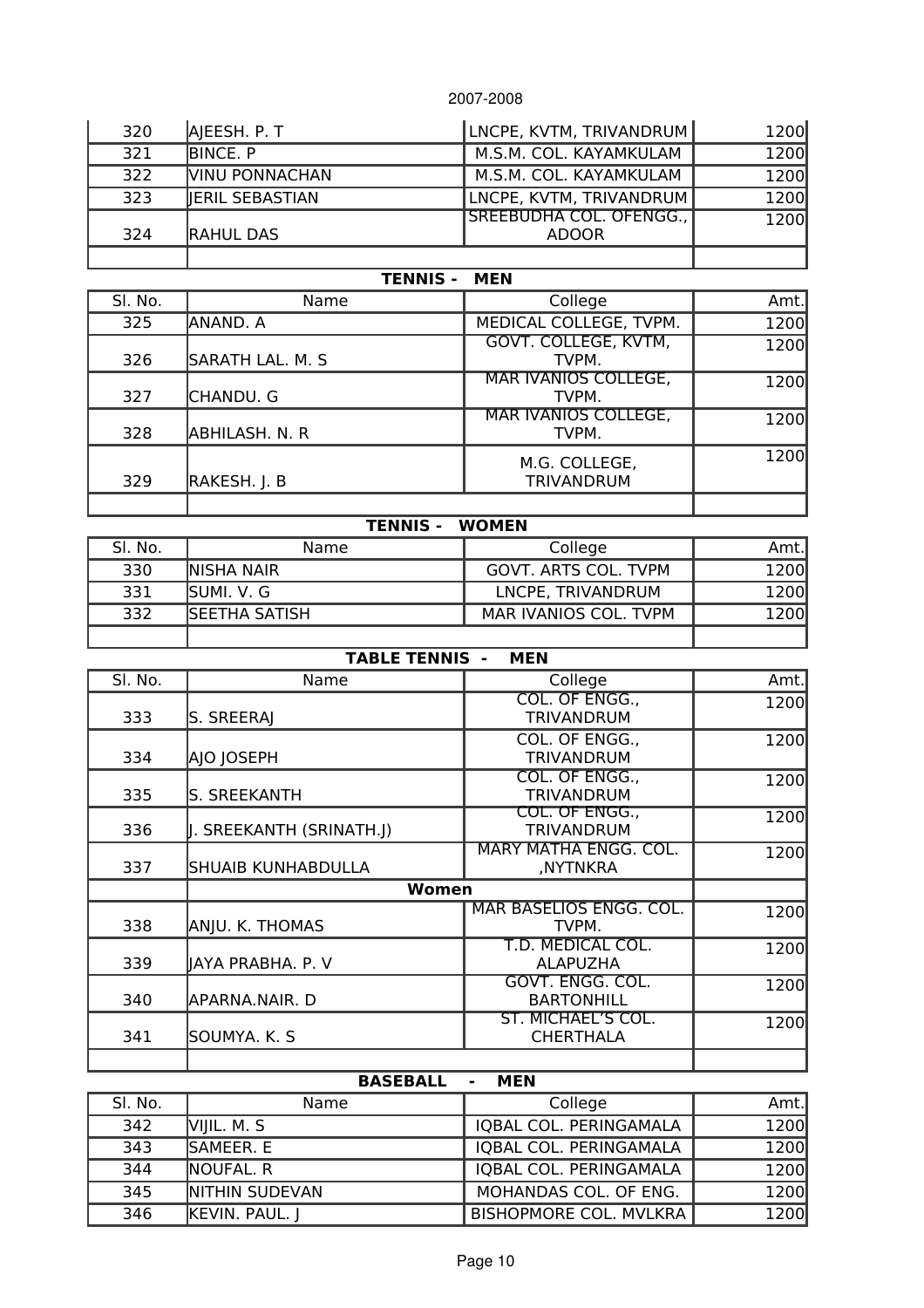| 347 | <b>JARUN, R</b>  | GOVT. ARTS COL. TVPM.    | 1200 |
|-----|------------------|--------------------------|------|
| 348 | <b>RAKESH, M</b> | GOVT. ARTS COL. TVPM.    | 1200 |
| 349 | SHAMBU. K. K     | GOVT. ARTS COL. TVPM.    | 1200 |
| 350 | NISANTH. J. S.   | ST. XAVIER'S COL. THUMBA | 1200 |
| 351 | AIITH. T         | ST. XAVIER'S COL. THUMBA | 1200 |
| 352 | <b>ANOOP.</b> P  | SN. COLLEGE, SIVAGIRI    | 1200 |
|     |                  |                          |      |

### **SPORTS TRAINING INCENTIVE @ 4,000 ATHLETICS (WOMEN)**

| SI. No. | Name                     | College                  | Amt.  |
|---------|--------------------------|--------------------------|-------|
| 353     | IPRIYA. P. K             | MARNIVANYO'S KOLLLAERSE. | 4000  |
| 354     | SIBITHA. P. SEBASTIAN    | <b>TVPM</b>              | 4000  |
| 355     | <b>ANNAMMA AUGUSTINE</b> | S.D. COLLEGE, ALAPPY     | 4000l |
| 356     | ALKACHIKLI. A. P         | F.M.N. COLLEGE, KOLLAM   | 4000l |
|         |                          |                          |       |

## **AQUATICS (ALL INDIA) - MEN**

| SI. No. | Name                      | College                | Amt. |
|---------|---------------------------|------------------------|------|
| 357     | VISHNU. S                 | M.G. COLLEGE, TVPM     | 4000 |
| 358     | NITHIN. M. L              | S.N.C. CHEMPAZHANTHY   | 4000 |
| 359     | ANOOP. V. R               | IQBAL COL. PERINGAMALA | 4000 |
| 360     | <b>BICHU SURESH. S. G</b> | S.N.C. CHEMPAZHANTHY   | 4000 |
| 361     | Sunil. S                  | S.N.C. CHEMPAZHANTHY   | 4000 |
| 362     | RAJESHKUMAR. K            | M.G. COLLEGE, TVPM.    | 4000 |
| 363     | <b>ARUN KRISHNAN. M</b>   | M.G. COLLEGE, TVPM.    | 4000 |
| 364     | ANURAJ. R. A              | IOBAL COL. PERINGAMALA | 4000 |
|         |                           |                        |      |

#### **ATHLETICS (MEN)**

| cı<br>SI. No. | Name                   | College                 | Amt. |
|---------------|------------------------|-------------------------|------|
| 365           | <b>ISANKAR. I</b><br>D | CHEMPAZHANTHY<br>5.N.C. |      |
|               |                        |                         |      |

# **AQUATICS (ALL INDIA) - WOMEN**

| SI. No. | Name             | College               | Amt. |
|---------|------------------|-----------------------|------|
| 366     | NEENU. B. R      | S.N.C. CHEMPAZHANTHY  | 4000 |
| 367     | <b>BEENA. S</b>  | S.N.C. CHEMPAZHANTHY  | 4000 |
| 368     | ANUJA. A         | M.G. COLLEGE, TVPM.   | 4000 |
| 369     | SARANYA. S. NAIR | M.G. COLLEGE, TVPM.   | 4000 |
| 370     | ANU. K. R        | UNIVERSITY COL. TVPM. | 4000 |
| 371     | lrohini. A. R    | S.N.C. CHEMPAZHANTHY  | 4000 |
|         |                  |                       |      |

### **BASKET BALL - WOMEN**

| SI. No. | Name                  | College            | Amt. |
|---------|-----------------------|--------------------|------|
| 372     | lsushama. K. K        | S.N.C. (W), KOLLAM | 4000 |
| 373     | SMIJA PATTUVAKKARATHI | S.N.C. (W), KOLLAM | 4000 |
| 374     | PRIYANKA. V. K        | S.N.C. (W), KOLLAM | 4000 |
| 375     | LIJI. S               | S.N.C. (W), KOLLAM | 4000 |
| 376     | VEENA RAVI MATHEW     | S.N.C. (W), KOLLAM | 4000 |
| 377     | DRISYA. N             | S.N.C. (W), KOLLAM | 4000 |
| 378     | SOUMYA RADHAKRISHNAN  | LNCPE, TRIVANDRUM  | 4000 |
| 379     | SARIKA SAJEEVAN       | LNCPE, TRIVANDRUM  | 4000 |
| 380     | SHAHANA. A            | LNCPE, TRIVANDRUM  | 4000 |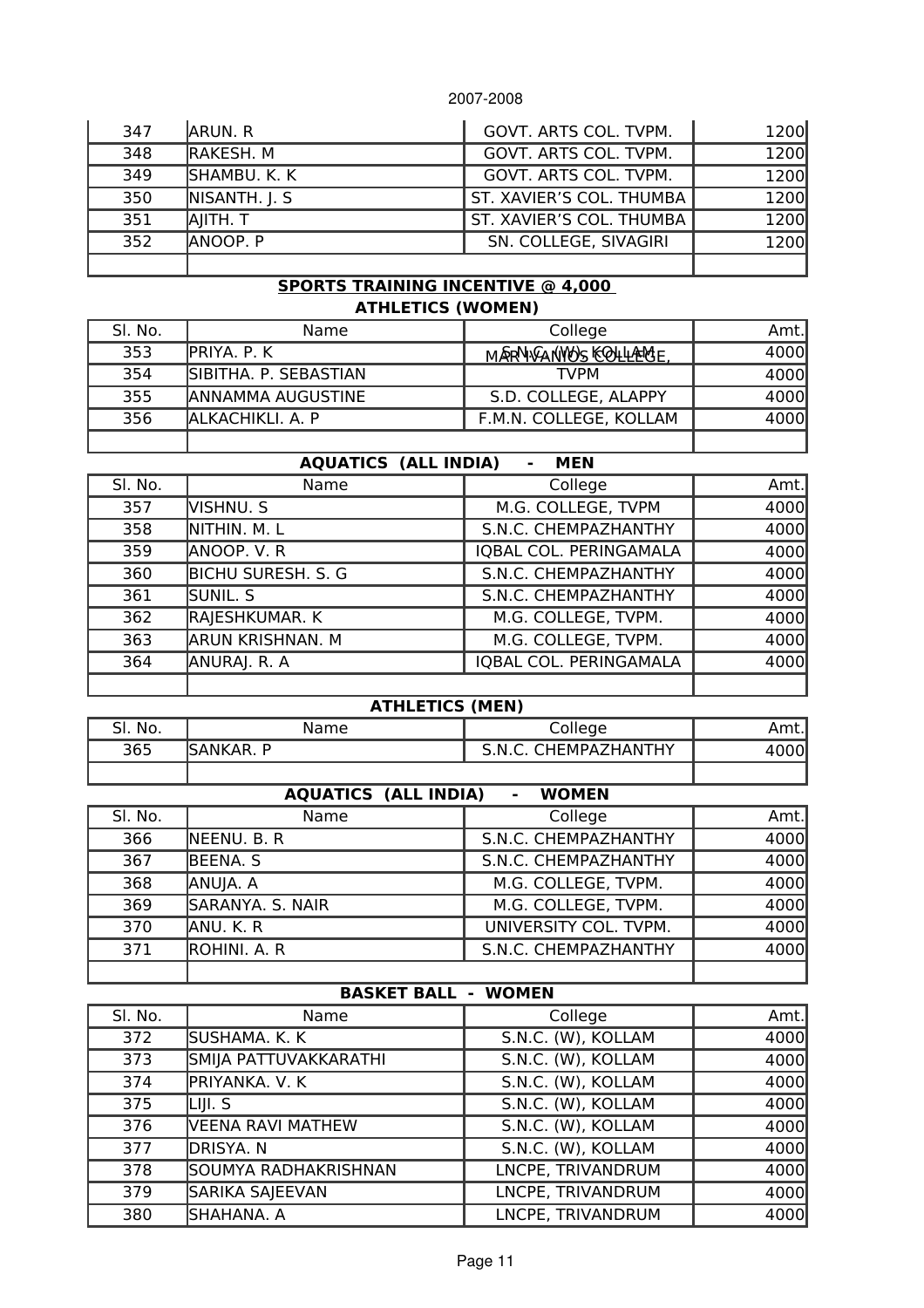| 381 | IVIDYA. K.V        | LNCPE, TRIVANDRUM      | 4000 |
|-----|--------------------|------------------------|------|
| 382 | IVEENA MANI        | ST. JOSEPH'S COL. ALPY |      |
| 383 | IALMA SARAH GEORGE | ST. JOSEPH'S COL. ALPY |      |
|     |                    |                        |      |

### **CANOEING & KAYAKING - MEN**

| SI. No. | Name                | College                              | Amt. |
|---------|---------------------|--------------------------------------|------|
| 384     | PRAVEEN. A. P       | S.D. COLLEGE, ALAPUZHA               | 4000 |
| 385     | <b>IACOB MATHEW</b> | S.D. COLLEGE, ALAPUZHA               | 4000 |
|         |                     | Women                                |      |
| 386     | INDUMOL. P.T        | ST. JOSEPH'S COL.<br><b>ALAPUZHA</b> | 4000 |
| 387     | JUBY. K. JACOB      | ST. JOSEPH'S COL.<br><b>ALAPUZHA</b> | 4000 |
| 388     | SRUTHIMOL. P. T     | ST. JOSEPH'S COL.<br><b>ALAPUZHA</b> | 4000 |
| 389     | <b>TEENA ANTONY</b> | ST. JOSEPH'S COL.<br><b>ALAPUZHA</b> | 4000 |
|         |                     |                                      |      |

|         | <b>CYCLING</b><br>$\blacksquare$ | <b>WOMEN</b>             |      |
|---------|----------------------------------|--------------------------|------|
| SI. No. | Name                             | College                  | Amt. |
| 390     | <b>MAHITHA MOHAN</b>             | ST. XAVIER'S COL. THUMBA | 4000 |
| 391     | <b>IMABLE ANTONY</b>             | ST. XAVIER'S COL. THUMBA | 4000 |
| 392     | <b>DEEPA CHANDRAN. V</b>         | S.N.C. CHEMPAZHANTHY     | 4000 |
| 393     | lreshmi. B. R                    | S.N.C, CHEMPAZHANTHY     | 4000 |
|         |                                  |                          |      |

### **ROWING - MEN / WOMEN**

| SI. No. | Name                    | College                 | Amt. |
|---------|-------------------------|-------------------------|------|
| 394     | SANEESH. T. S           | S.D. COL. ALAPPY        | 4000 |
| 395     | <b>TIBIN THOMAS</b>     | S.D. COL. ALAPPY        | 4000 |
| 396     | REJITH. R               | S.D. COL. ALAPPY        | 4000 |
| 397     | <b>BENSHARO. B</b>      | S.D. COL. ALAPPY        | 4000 |
| 398     | MOHANA LAL. M           | S.D. COLLEGE, ALAPUZHA  | 4000 |
|         | Women                   |                         |      |
| 399     | RAJI RAJ. R             | S. D. COL. ALAPPY       | 4000 |
| 400     | <b>TEENA THOMAS</b>     | ST. JOSEPH'S COL. ALAPY | 4000 |
| 401     | LIBINI MARIYAM VARGHESE | ST. JOSEPH'S COL. ALAPY | 4000 |
| 402     | SIMIMOL. N. B           | ST. JOSEPH'S COL. ALAPY | 4000 |
| 403     | JUBY K. JACOB           | ST. JOSEPH'S COL. ALAPY | 4000 |
|         |                         |                         |      |

**( \* Note :- No sports person shall be eligible for more than one incentive irresespective of his/her representation/ acheivements in more than one discipline)**

Sd/

**ASST. DIRECTOR (in charge) for DIRECTOR**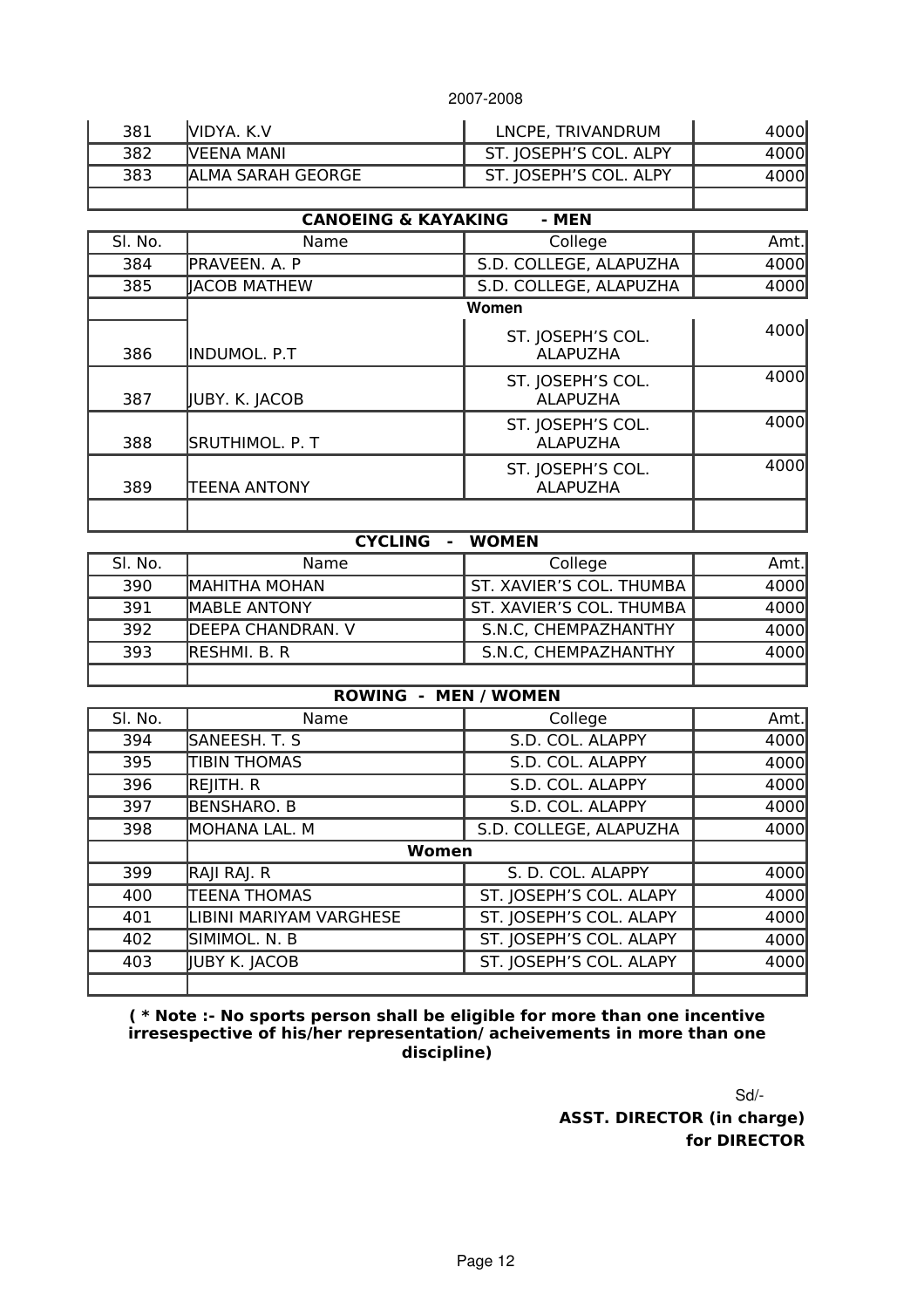#### **LIST OF CANDIDATES ELIGIBLE SPORTS TRAINING INCENTIVE 2008-2009**

| <b>BASKETBALL - MEN</b> |                            |                               |      |
|-------------------------|----------------------------|-------------------------------|------|
| SI. No.                 | Name                       | College                       | Amt. |
| 1                       | NIKHIL .K.R                | MAR IVANIOS COLLEGE, TVPM     | 4000 |
| 2                       | <b>ALBIN BABY</b>          | MAR IVANIOS COLLEGE, TVPM     | 4000 |
| 3                       | AIITH.V.G                  | MAR IVANIOS COLLEGE, TVPM     | 4000 |
| 4                       | <b>ANOOP DEVASIA</b>       | MAR IVANIOS COLLEGE, TVPM     | 4000 |
| 5                       | AJEETH SUGUNAN             | MAR IVANIOS COLLEGE, TVPM     | 4000 |
| 6                       | <b>IIIO THANKACHAN</b>     | MAR IVANIOS COLLEGE, TVPM     | 4000 |
| 7                       | lsanil. A                  | MAR IVANIOS COLLEGE, TVPM     | 4000 |
| 8                       | SHAN SHOUKATHALY           | MAR IVANIOS COLLEGE, TVPM     | 4000 |
| 9                       | <b>ASHIN XAVIER PHILIP</b> | MAR BASELIOS ENGG. COLL. TVPM | 4000 |
| 10                      | SANKAR. R. A               | T.K.M. ENGG. COLLEGE, KOLLAM  | 4000 |
| 11                      | <b>BICHU THANKACHAN</b>    | MARIAN ENGG. COLLEGE, TVPM    | 4000 |
| 12                      | IASIF. K.A                 | MARIAN ENGG. COLLEGE, TVPM    | 4000 |
|                         |                            |                               |      |

# **CYCLING - MEN & WOMEN** Sl. No. Name College Amt. **MEN**  13 VIPIN VIJAYAKUMAR S.N.C CHEMPAZHANTHY | 4000 14 VISHNU .R ST. XAVIER'S THUMBA | 4000 15 ANEESH. R ST. XAVIER'S THUMBA 4000 **WOMEN**  16 PARVATHY. V.G M.G. COLLEGE, TVPM 1000 17 MAHITHA MOHAN ST. XAVIER'S COLL. THUMBA | 4000 18 MABLE ANTONY | ST. XAVIER'S COLL. THUMBA | 4000 19 RESHMI. B.R S.N.C. CHEMPAZHANTHY 19 4000 20 V.DEEPA CHANDRAN | S.N.C. CHEMPAZHANTHY | 4000

#### **ROWING MEN & WOMEN**

| SI. No. | Name                  | College                                           | Amt. |
|---------|-----------------------|---------------------------------------------------|------|
|         | <b>MEN</b>            |                                                   |      |
| 21      | AJMAL. S              | SD COLLEGE, ALAPPUZHA                             | 4000 |
| 22      | <b>TIBIN THOMAS</b>   | SD COLLEGE, ALAPPUZHA                             | 4000 |
| 23      | NITHIN MANOHARAN. N.M | SD COLLEGE, ALAPPUZHA                             | 4000 |
| 24      | PRAVEEN. A.P          | SD COLLEGE, ALAPPUZHA                             | 4000 |
| 25      | VAISAKH.K.KUMAR       | GOVT. ARTS COLLEGE, TVPM                          | 4000 |
| 26      | MILAN.V.S             | GOVT. ARTS COLLEGE, TVPM                          | 4000 |
| 27      | REJITH. R             | GOVT. ARTS COLLEGE, TVPM                          | 4000 |
|         | <b>WOMEN</b>          |                                                   |      |
| 28      | <b>TINU CHACKO</b>    | ST. JOSEPH'S COLL. FOR WOMEN,<br><b>ALAPPUZHA</b> | 4000 |
| 29      | SURABHI MOL. T.S      | ST. JOSEPH'S COLL. FOR WOMEN,<br><b>ALAPPUZHA</b> | 4000 |
| 30      | LIBIN. M.V            | ST. JOSEPH'S COLL. FOR WOMEN,<br><b>ALAPPUZHA</b> | 4000 |